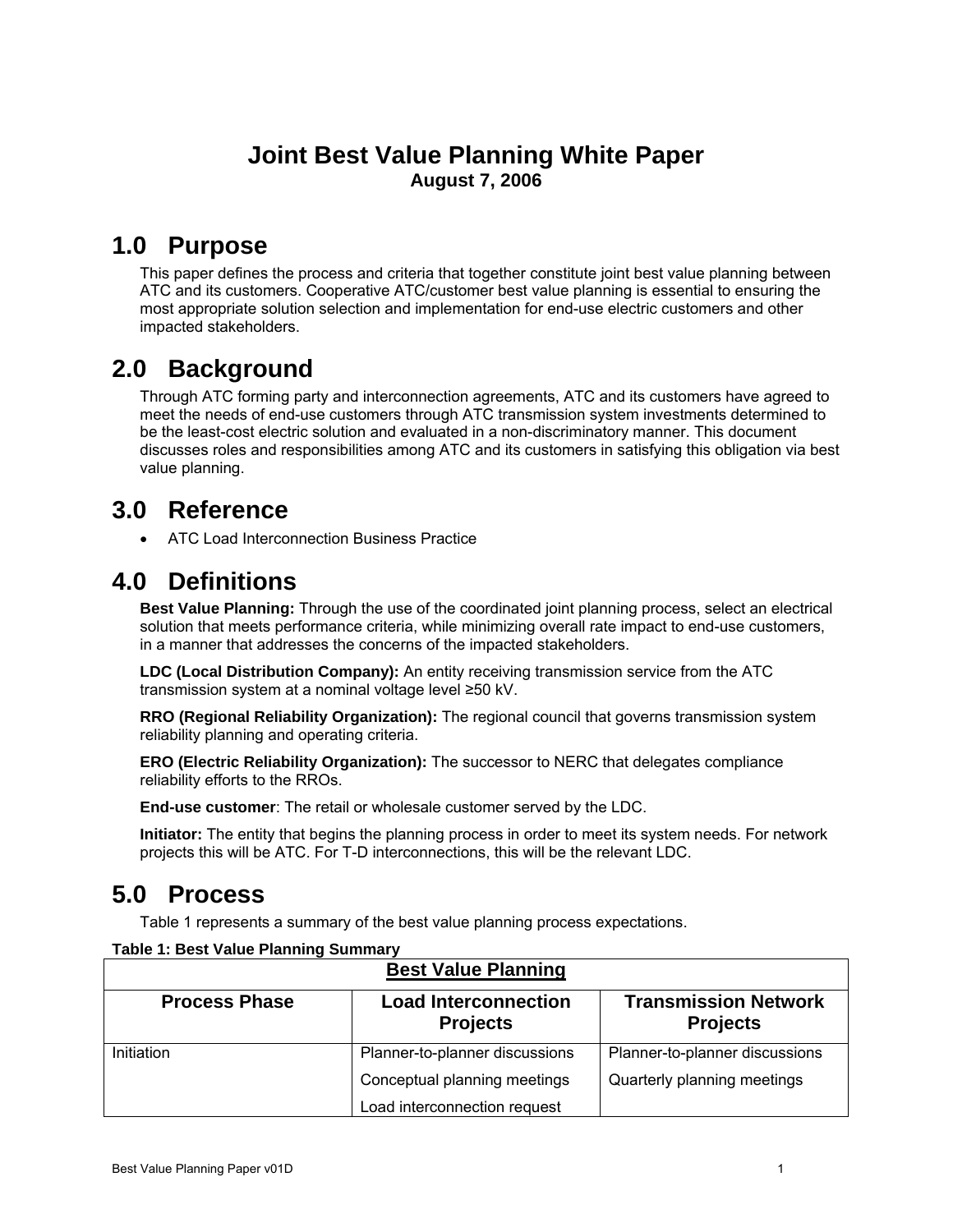|                             | form (LIRF)                                                        | Asset modification form (AMF)                          |  |  |
|-----------------------------|--------------------------------------------------------------------|--------------------------------------------------------|--|--|
| Evaluation                  | Solution screening meeting(s)<br>Alternative evaluation meeting(s) |                                                        |  |  |
| Completion                  | Best value plan report-subset of<br>the scope document             | Best value plan report-subset<br>of the scope document |  |  |
| <b>Project Development</b>  | Scoping meeting(s)                                                 | Scoping meeting(s)                                     |  |  |
| Commitment                  | <b>PCA</b>                                                         | <b>PCA</b>                                             |  |  |
| <b>Status Documentation</b> | Load interconnection queue                                         | ATC Ten Year Assessment                                |  |  |

### *5.1 Applicability*

While best value planning principles apply to every electrical system improvement, the affected party(ies) (ATC or the LDC) may completely defer selection of the best value alternative to the initiator where the impact on the affected party is insufficient to warrant participation in detailed cooperative best value analysis. In these cases the assumption will be that the project initiator has already determined the appropriate best value approach.

For projects that the project initiator anticipates will have a more significant impact on the affected party(ies), the initiator shall conduct cooperative best value planning with the affected party, considering in good faith all reasonable alternatives in a spectrum from distribution-only to transmission-only options.

### **5.1.1 LDC Load Interconnection Projects**

LDC projects anticipated to have significant impacts on ATC generally include, but are not limited to, the following:

- 1. a new joint substation
- 2. transmission line extensions ≥1 mile
- 3. transmission network upgrades
- 4. substation expansion

#### **5.1.2 ATC Transmission Network Projects**

ATC projects anticipated to have significant impacts on LDCs generally include, but are not limited to, the following:

- 1. rebuilds of transmission lines with under build
- 2. transmission line voltage conversions
- 3. substation expansion

### *5.2 Initiation and Evaluation*

Planner-to-planner discussion and project-specific conceptual planning meetings should take place as early as practical in the development of alternative solutions for any electrical system project that may have significant impact on other electrical utilities in the study area. The joint planning effort engages the potentially affected parties in properly representing and evaluating the factors pertinent to their work associated with alternatives studied.

#### **5.2.1 LDC Load Interconnection Projects**

ATC maintains the load interconnection queue as a common information reference to facilitate mutual understanding between ATC's capabilities and its customer needs. Since it is advantageous to manage all stakeholders' expectations clearly and consistently as early as possible in the planning effort, ATC can include projects (even pre-LIRF) in the queue as early as desired. Early discussion is especially important where LDC-initiated projects may require a significant lead time to put into service. Joint planning discussions are facilitated by several vehicles of communication between ATC and its customers (see 5.3 below).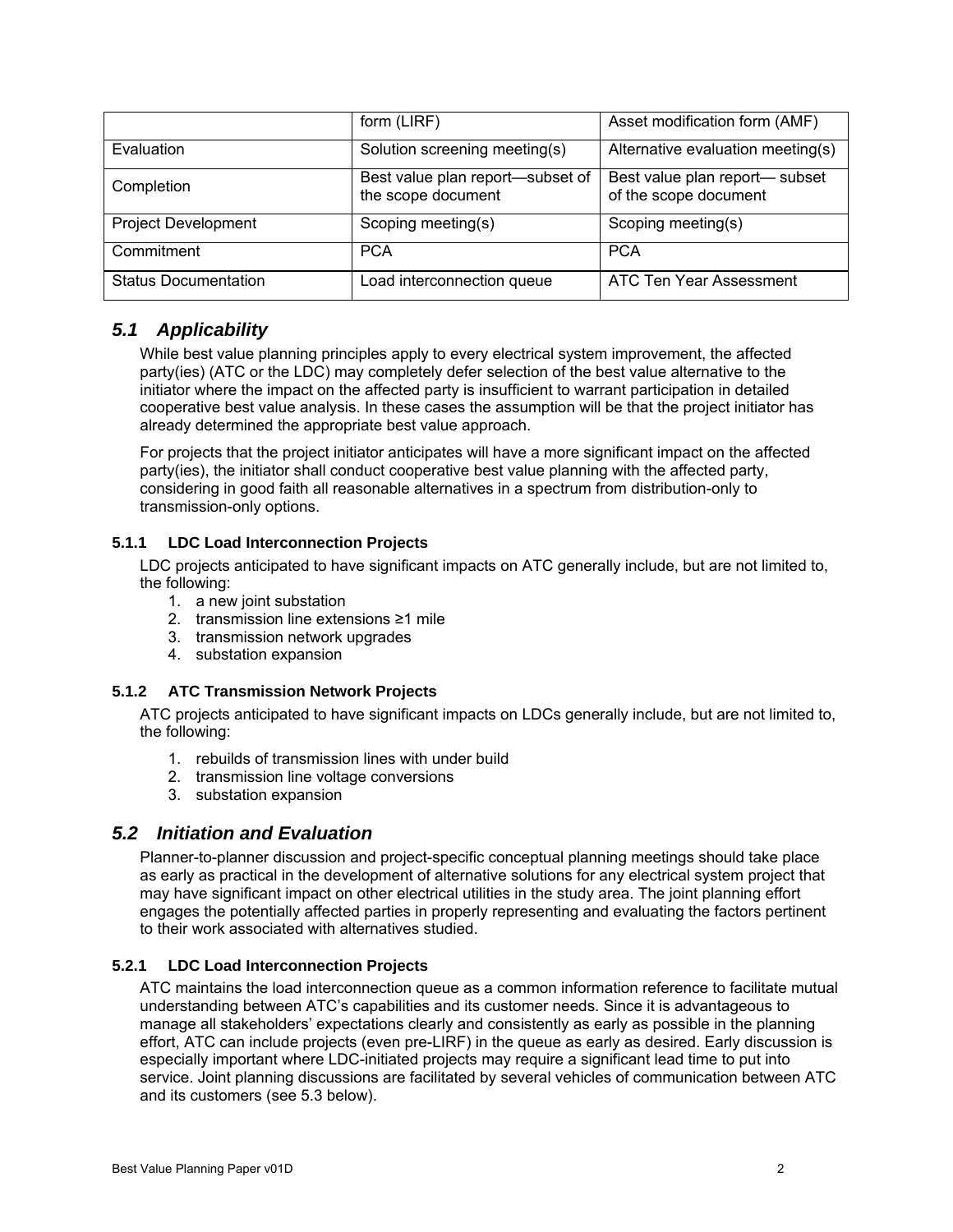#### **5.2.2 ATC Transmission Network Projects**

ATC Planning prepares a Ten Year Assessment (TYA) every fall and updates it at the beginning of the following year. The project tables contained in the TYA serve as a means of identifying upcoming projects that ATC anticipates putting into service in the year indicated. A brief description of the project scope is given in these tables along with the project status, which is listed as planned, proposed or provisional. For the purposes of this discussion, proposed and provisional projects which are not yet thoroughly vetted are the most likely candidates for joint best value planning efforts between ATC and the affected parties. As these projects approach the needed start date for more detailed planning analysis, ATC will begin the best value planning process and, when warranted, will discuss in quarterly planning meetings and initiate specific project best value planning meetings with the affected parties.

### *5.3 Communication*

Cooperative best value planning requires frequent and open communication between ATC and its customers from the earliest stages of project conception to formalization of the selected best value solution via a project commitment agreement (PCA). Such joint planning will be most effective by making the best use of the following mechanisms and tools:

- 1. Personal ATC planner to customer planner discussions
- 2. Quarterly planning meetings between ATC and each of its shareholder customers
- 3. Monthly planning dialogues among ATC and its shareholder customers
- 4. ATC's 10-year assessment, published semi-annually
- 5. ATC's load interconnection queue posted to ATC's OASIS (http://www.atcllc.com/O.shtml)

### *5.4 Completion*

The culmination of joint best value planning will typically be a best value plan report. This report will provide details of the analysis performed and the alternatives that were studied (see Appendix A). It will be essential for preparing any necessary internal approvals and/or regulatory submittals and will form the basis for continued detailed scope development and ultimately the PCA between the initiator and the affected party. It will be expected to represent an agreed upon best alternative with sufficient details necessary to enable the affected party to make appropriate budget provisions in order to ultimately meet the initiator's projected in-service date.

# **6.0 Best Value Planning Criteria**

The criteria used in best value planning will vary for each study depending on the needs identified and the possible means identified to address those needs. The Best Value Planning Evaluation Table in Appendix B is meant to be used as a template for capturing the applicable criteria of both ATC and the LDC(s) during alternative evaluation discussions. This table can be used for either transmission driven network projects or distribution driven load interconnection projects.

Transmission system performance criteria are governed by the applicable RRO and ultimately by ERO. These requirements will become mandatory in the near future with fines for violation. Thus, transmission system performance criteria is considered firm making it a high priority for any joint best value planning analysis. If a transmission system network project cannot be placed in service in time to avoid violations, other means will be employed including operating guides and restrictions and uneconomic redispatch to relieve the problem until the project can be implemented.

Distribution system planning and performance criteria are governed by applicable state statutes and are typically restricted to point of use voltage requirements. Reliability indices are often used for distribution utility corporate targets for good customer relations and acceptable system performance metrics. No external penalties exist for failure to meet these reliability criteria, but LDCs typically hold themselves to a reasonable level of service to meet their customers' needs and to attract development in their service territory.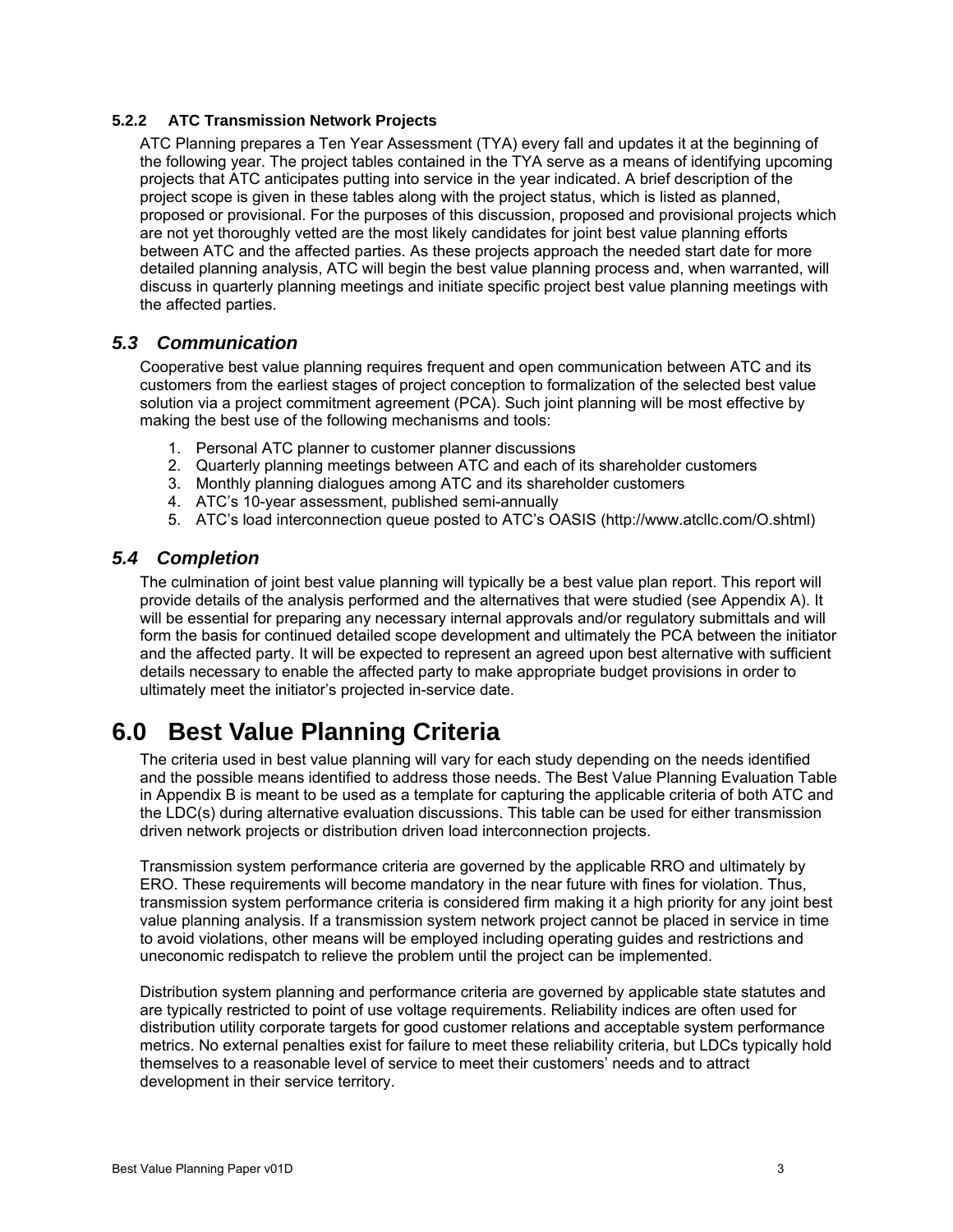# **Appendix A Best Value Planning Report Guide**

#### • **Introduction**

Describe the electrical system and how the system serves the study area. Other general comments can be added in this section, such as relevant historical information, load growth rates, generator dispatch and recent developments, nature of the area electrical load demands, etc.

### • **Project Need**

- $\triangleright$  System normal conditions—describe any problems on the electrical system with all elements in service, if applicable. A table or a diagram can be included showing the in-tact system with voltages and element loadings.
- ¾ System Contingency Conditions
	- 1) Describe planning criteria violated
	- 2) Cause of the system problem(s)—contingencies, outage(s) of line(s), transformer(s), etc.
- $\triangleright$  System Concerns—other reliability issues such as:
	- 1) Extraordinary needs. For example, "Area loads require more secure power supplies due to severe cost impacts for long term outages." OR "Area residents face extreme conditions when this outage occurs, because there are no bridging capabilities on the distribution system."
	- 2) Relevant outage statistics on poor performing lines or substations
	- 3) Electrical system upgrade needs (operating or maintenance concerns with the existing equipment).
	- 4) Other reliability issues.

### • **Project Alternative**

The project alternative section includes the following:

- 1. Description of each alternative considered
- 2. Performance discussion and tabular evaluation of each alternative
- 3. Cost estimates for each alternative (including transmission and distribution costs)
- 4. Economic evaluation of each alternative on a time comparative basis

At least one reasonable **distribution/transmission ONLY alternative should be listed.** If a reasonable distribution/transmission-only alternative does not exist please describe in detail the reasons for this conclusion.

### • **Analysis Location of new substation or transmission line site**

If more than one substation or transmission line route was considered please discuss the following:

- 1) Why this is the preferred site/route
- 2) What alternative sites/routes you examined
- 3) Why those are not the preferred site/route

#### • **Conclusion / Recommendation**

Conclusion and recommendation should be stated here. A final summary of the reasons for choosing the preferred alternative can also be given here.